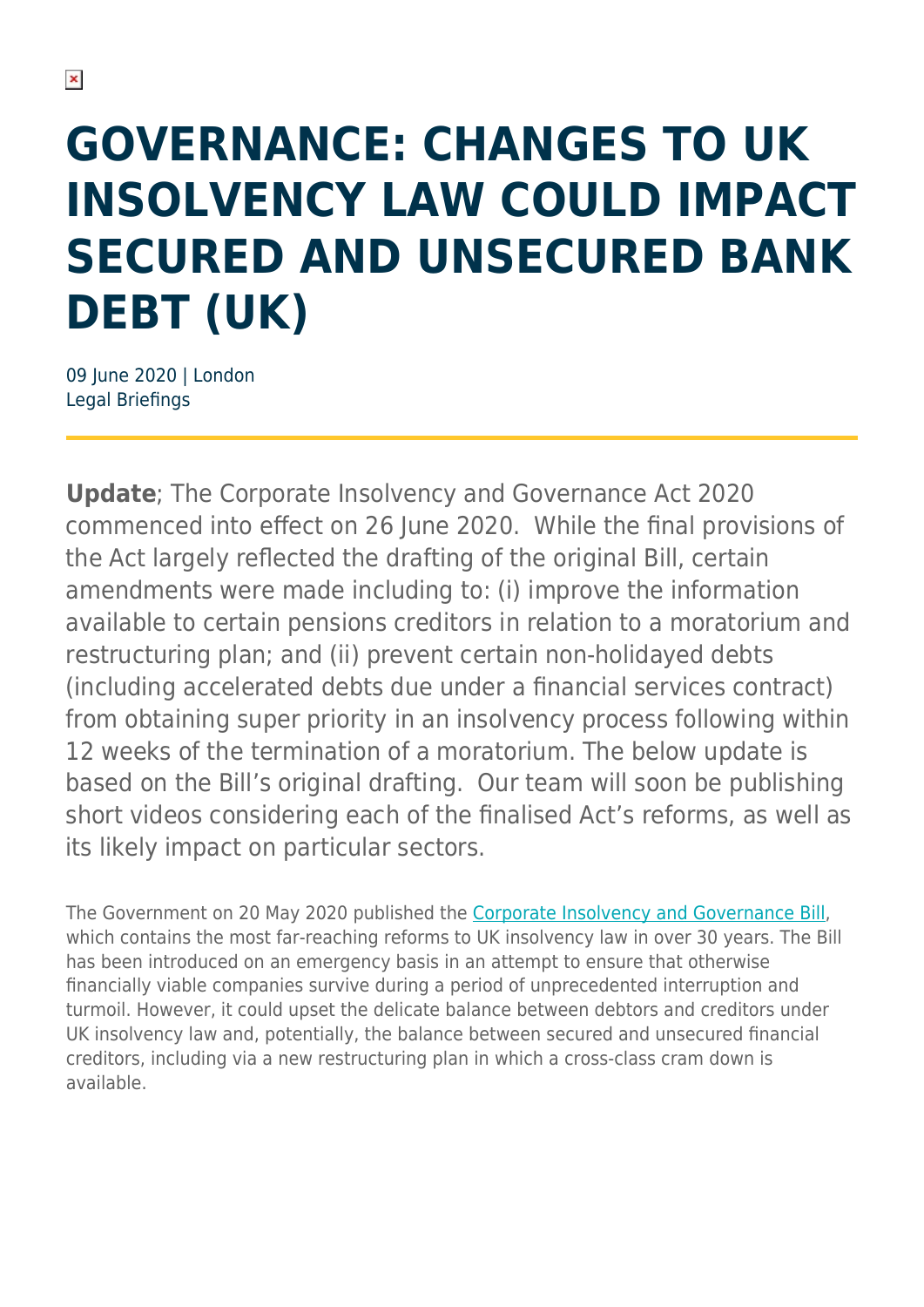Many of the proposed reforms could have been achieved with less radical amendments to the Insolvency Act 1986. Consultation with industry, practitioners or policy makers has been limited. Most fundamentally, the Bill introduces a debtor-in-possession insolvency procedure for the first time in English law. Introducing such sweeping reforms during a crisis risks unintended consequences.

The focuses of this briefing are what appears to be an unintended consequence of the new debtor-in-possession insolvency procedure and the new restructuring plan being introduced into the Companies Act 2006, which includes a cross-class cram down ability. The unintended consequence is that the draft legislation appears to grant super-priority to certain pre-moratorium unsecured debts (likely including unsecured banking and finance arrangements) which means that they will rank above other debts (including potentially financial debts secured by a floating charge) where a company enters into administration or insolvent liquidation within 12 weeks of a new moratorium ending.

#### **PROPOSED REFORMS**

In summary, the proposed reforms will have effect as follows:

**New company moratorium**: A novel, free-standing moratorium (unconnected to any other insolvency process) giving up to 40 business days of protection even without court or creditor approval during which a payment holiday will apply to all pre-moratorium debts except certain limited categories (principally for liabilities to employees and financiers). The moratorium prevents legal processes against the company, including commencing a claim, commencing insolvency proceedings, crystallising a floating charge and forfeiture. Directors retain management control. An insolvency practitioner will be appointed as moratorium monitor, responsible for ensuring that the moratorium is at all times likely to result in rescue of the company as a going concern. The monitor's consent will be required for many company payments. Liabilities incurred during the moratorium will be payable as expenses, and therefore effectively prioritised. Fixed and floating charge assets will be capable of disposal subject to certain limitations.

**Restructuring plan**: Effectively an enhanced scheme of arrangement with similar broad scope, the reform allows the court to impose a compromise on a company's creditors and shareholders, including a cross-class cram-down. The compromise would need approval by the court and 75% of the creditors in each class (although the court can override rejection by one or more class).

**Winding up petitions**: Winding up petitions cannot be presented if based on statutory demands dated 1 March 2020 to 30 June 2020. Creditors will also be prevented from winding up a company unless the creditor has reasonable grounds to believe that coronavirus has not had a financial effect on the company or that the company would have become insolvent even absent coronavirus' effect, which will be a significant hurdle for most creditors. Winding up will now commence from the date of the order, meaning that transactions entered into between the petition and the order will no longer be void unless validated by the court.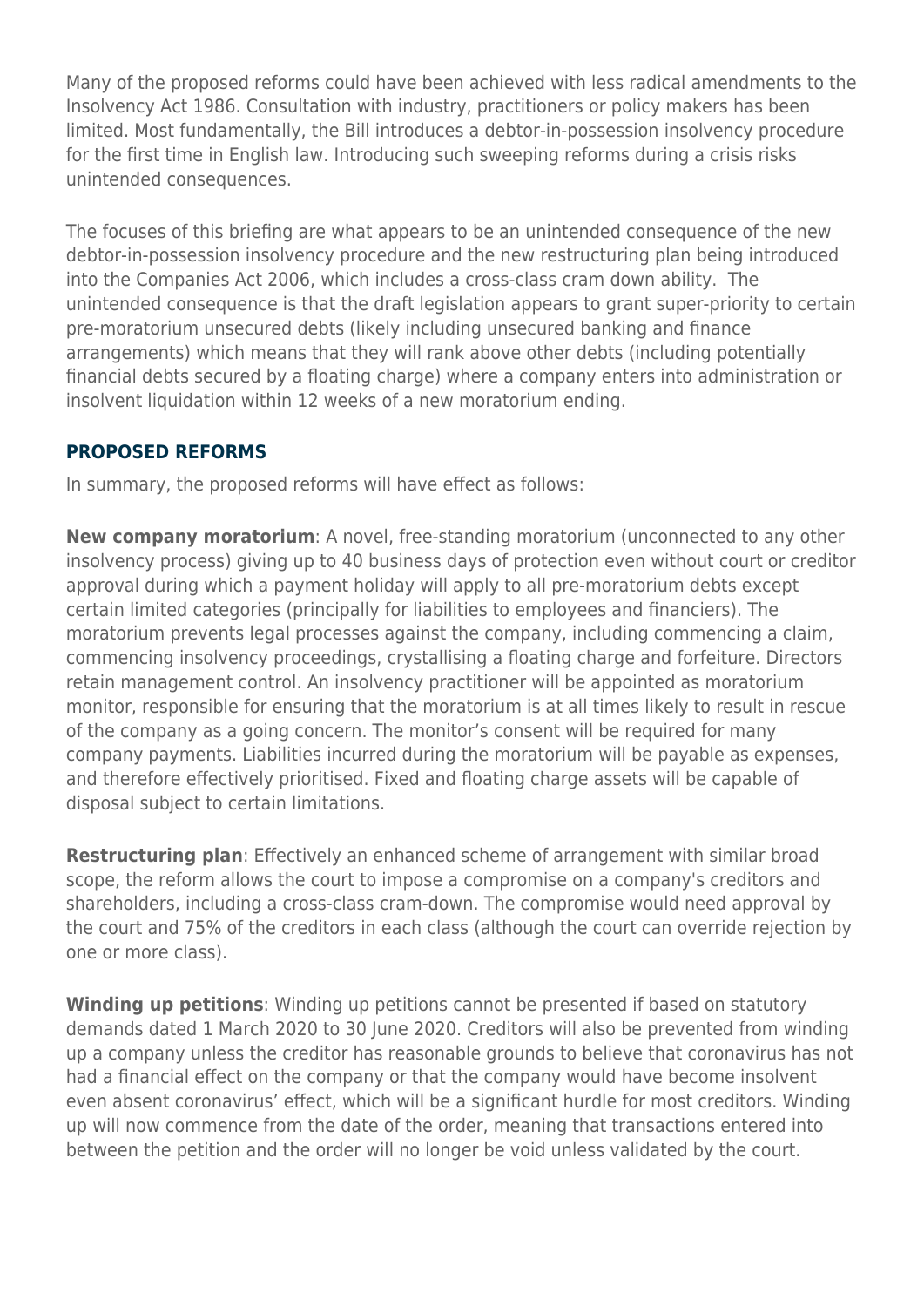**Ipso facto (termination) clauses**: Contractual clauses permitting a supplier of most goods or services to terminate supply as a result of the customer's entry into an insolvency procedure will cease to have effect. The supplier will not be able to exercise any pre-existing right to terminate either. Suppliers will also not be able to withhold supply to the company in insolvency until pre-insolvency debts are paid, preventing ransom payments being sought.

**Suspension of wrongful trading**: When determining what contribution, if any, a director should make to a company's assets following a finding of wrongful trading, the Court must assume that a director is not responsible for any worsening of the financial position between 1 March and 30 June 2020. While otherwise directors may feel compelled to cease trading so as to take every step to minimise loss to creditors once they believe that there is no reasonable prospect of avoiding insolvency, directors can now take some comfort that they will not be liable for any deterioration since 1 March 2020. This reform may allow directors to continue trading though other duties of directors will continue to apply, including the common law duty to have regard to creditors' interests when a company is likely to become insolvent. Given the purpose behind the reforms is to ensure that companies continue to trade even when they are insolvent or in financial distress, the need for directors to consider these common law duties become ever more important to avoid personal liability.

#### **IMPACT OF THE NEW MORATORIUM ON FINANCIAL INDEBTEDNESS**

By preventing lenders from issuing statutory demands and winding-up petitions and by allowing companies to enter a pre-insolvency moratorium, this Bill may make it more difficult to recover unpaid debts. However, it is generally rare for banks to issue winding-up petitions, at least where they have the benefit of floating charge security.

It is the new moratorium which is more likely to impact banks. In Chapter 4 of a new Part A1 to the Insolvency Act 1986, the moratorium imposes "restrictions on the enforcement or payment of" certain debts. The draft legislation then refers to a "payment holiday" in relation to certain debts or other liabilities, including most pre-moratorium debts but not those arising under a contract or other instrument involving financial services. Financial services contracts include those for lending, financial leasing, guarantees, futures or forwards, swaps and derivatives.

However, this is not limited to contracts entered into between a company and a financial institution. It appears that lending arrangements which are intra-group or between related parties (including shareholder loans) will also constitute contracts or instruments involving financial services. In this note, as in the legislation, we characterise a financial services contract by reference to the services provided under it, not by the nature of the institution providing them.

Though debts due under financial services contracts are excluded from the scope of the payment holiday, other aspects of Chapter 4 appear to suggest that the moratorium does affect these debts. A financial services creditor cannot commence legal proceedings against the company during a moratorium, though they can seek permission to sue (whereas those creditors whose debts are subject to the payment holiday cannot seek such permission).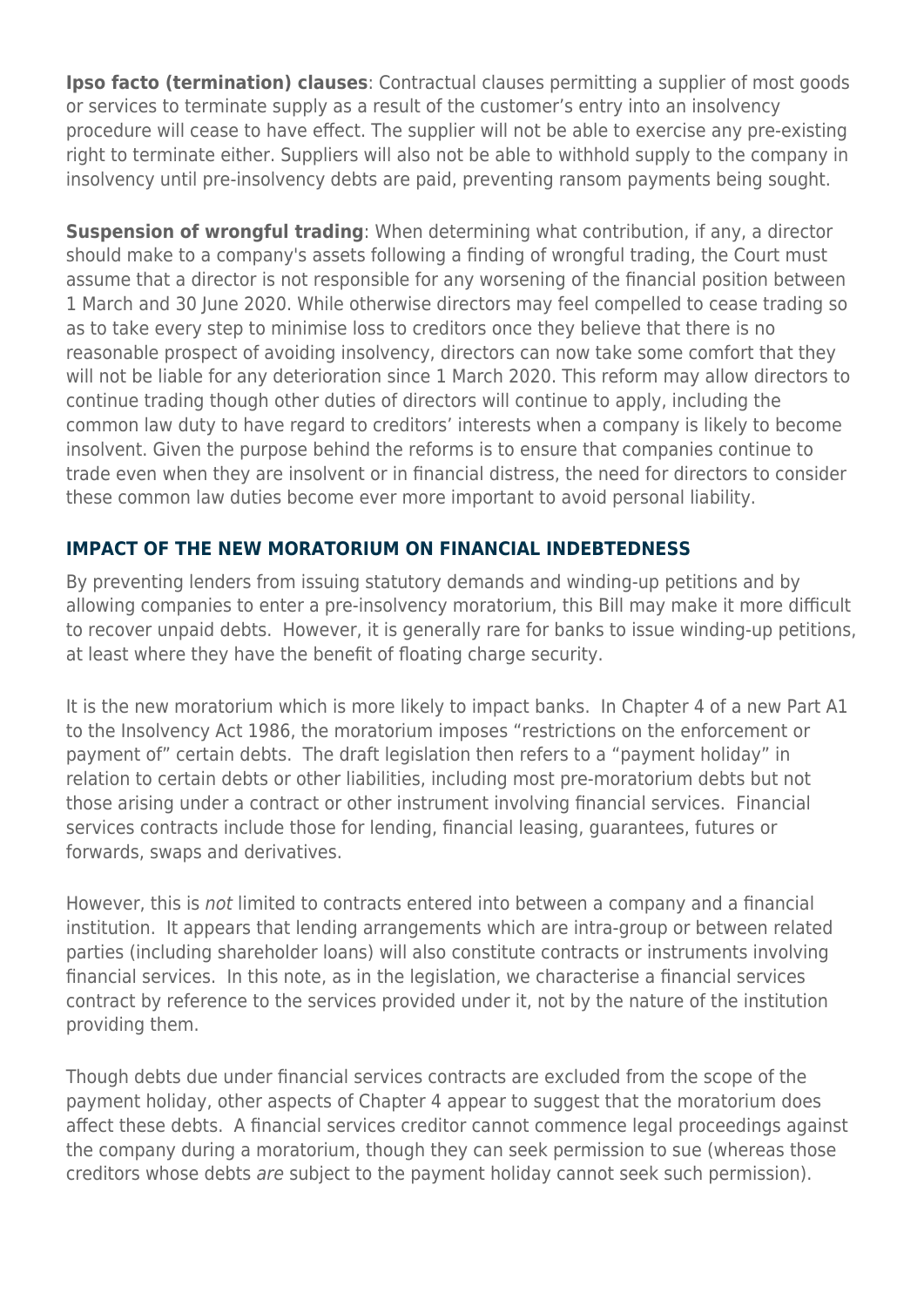During the moratorium, an uncrystallised floating charge cannot be crystallised. There is no express distinction between floating charges granted to secure obligations due under a contract or other instrument involving financial services and those that do not.

The short point is that Chapter 4 creates restrictions on the enforcement of debts owed to financial institutions, but nevertheless also appears to suggest that those debts will not be holidayed. It is therefore unclear what, precisely, a "payment holiday" is. It would appear that whether or not a debt is subject to a "payment holiday" is a separate question to whether the new moratorium creates restrictions on the enforcement or payment of that debt.

Chapter 4 also appears to create additional restrictions on enforcement of debts due under financial services contracts secured by a floating charge compared to those which are not or those which are secured by a fixed charge. Could floating charge secured financial services debts be holidayed for the purposes of the Bill when unsecured bank debts are not? It does not appear that this is the intention of the draft legislation because the question of a "payment holiday" is distinct from the restrictions which apply under the new moratorium. Put another way, all financial services debt no matter how secured would appear to be holidayed, but also subject to various restrictions on enforcement depending on how (if at all) it is secured.

#### **UNINTENDED CONSEQUENCES OF THE NEW MORATORIUM?**

Precisely which debts are holidayed is very important because the Bill appears to grant super-priority to certain pre-moratorium debts where a company enters into administration or insolvent liquidation within 12 weeks of a moratorium ending. This super-priority debt would rank ahead of floating charge security (albeit not any fixed security), unsecured debt and even ahead of a liquidators' or administrators' own remuneration.

The relevant pre-moratorium debts are those for which the company did not have a payment holiday. If, as appears to have been intended under the draft legislation, financial services debts are not holidayed, they will effectively obtain super-priority.

Creditors who are owed financial services debts will therefore overtake all other creditors in any administration or insolvent liquidation which commences shortly after a moratorium.

This has a number of important consequences.

First, if they overtake any liquidator or administrator's fees, it is difficult to see why any liquidator or administrator would be willing to take an appointment.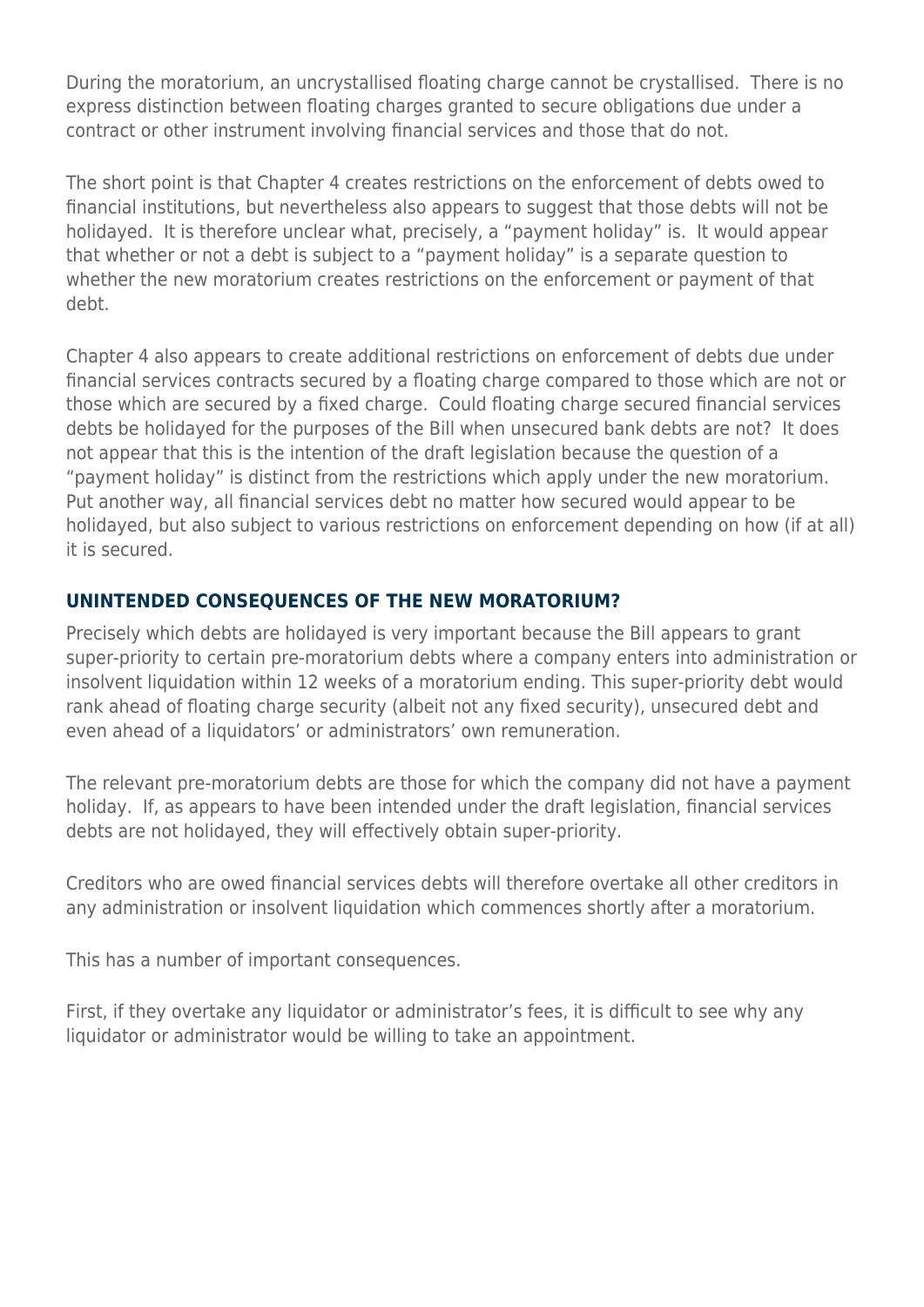Second, if it is not possible during the moratorium to rescue the company, creditors who are owed financial services debts will be incentivised to cause the company to enter administration or insolvent liquidation within 12 weeks of the moratorium ending, precisely so as to take advantage of the super priority status. It is possible that creditors which are owed financial services debts will completely change their approach to restructuring, requiring a company first to file for a new moratorium before entering a subsequent insolvency process, simply to produce this super priority result. That could frustrate any longer term rescue of a company.

But even then, creditors owed financial services debts will not be the only creditors taking super-priority. The most significant other class of debts which will enjoy super priority are employees, whose wages and salaries (including pension contributions) will then rank equally with all financial services debts.

Third, all financial services debts will rank equally. That will put banks holding floating charges on an equal footing with unsecured banks and also other lenders to the company, including related parties or shareholders. Intra-group lending is often permitted under facility agreements so third party lenders may not have the ability to prevent the creation of such debt, which will rank alongside them and dilute their returns in an insolvency which quickly follows a new moratorium. This also gives rise to the curiosity that, for financial services debt which is secured by a floating charge, the debt itself will rank ahead of the floating charge in that subsequent insolvency process.

Fourth, super priority will disproportionately benefit accelerated and on demand financial services debts. That is because there is nothing to prevent a creditor which is owed a financial services debt from accelerating the debt or demanding its payment even after the moratorium has commenced. Whereas in the usual course a bank may only be entitled to periodic repayments, if the debt is accelerated all of the amounts due to the bank will become due and be paid at the top of the insolvency waterfall.

It is uncertain whether this is the intended effect of the draft legislation and, if not, whether the draft legislation will be amended to make the position clear before it goes onto the statute book. Further analysis will be required when the Bill is enacted.

#### **APPROVAL OF RESTRUCTURING PLANS OVER FINANCIAL CREDITORS' DISSENT**

The approach of financial services creditors to restructuring is also likely to be impacted by the new restructuring plan which, unlike the other measures under the Bill, is characterised as a permanent amendment to the insolvency framework. The new restructuring plan is in many respects similar to a scheme of arrangement (so will appear in the Companies Act, not the Insolvency Act) but includes a cross-class cram down mechanism. Like an 'ordinary' scheme of arrangement, a compromise with creditors under the new restructuring plan will require votes of each class of affected creditors. A vote will be passed on a 75% majority by value. However, unlike a scheme of arrangement, a new restructuring plan can be approved by the court even if not all classes of creditors vote to approve it.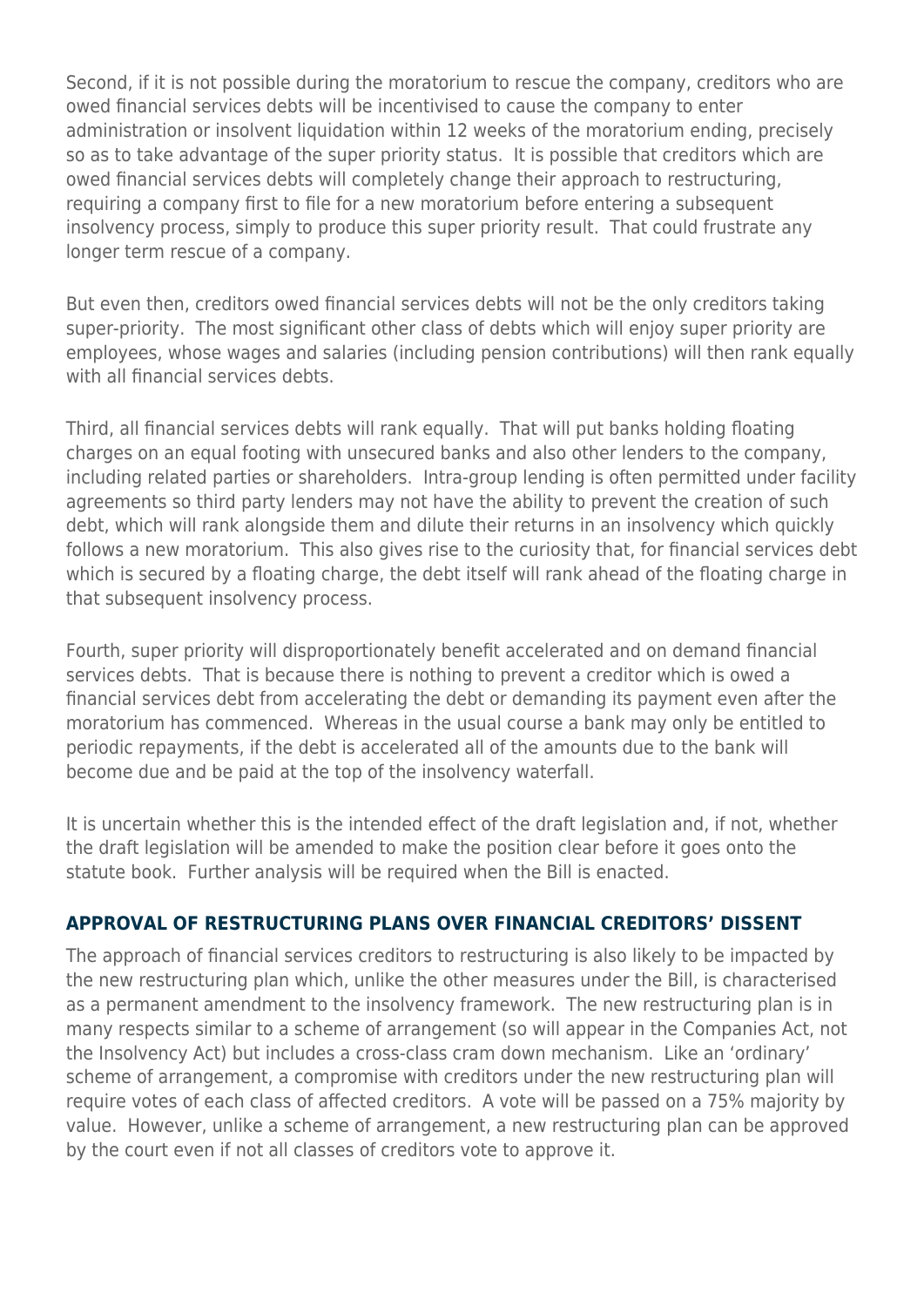This gives rise to the risk that dissenting bank creditors could be bound by an arrangement between the company and its creditors even if they have not voted in favour of it. The court will only be able to sanction the arrangement in the face of a dissenting class if at least one class has approved it and if the court is satisfied that none of the members of the dissenting class would be any worse off under the arrangement than the alternative if the arrangement were not approved. The relevant alternative is whatever the court considers would be most likely to occur in relation to the company absent the arrangement.

It is possible that dissenting creditors will only be no worse off under the arrangement if the alternative were a formal insolvency process, and it is likely that in most cases the relevant alternative will be insolvency. However, the relevant comparator for most non-financial services creditors may be insolvency within 12 weeks of a moratorium, in which case financial services creditors (and other non-holidayed creditors) will have super priority as described above. If the effect of that super priority would be to give the other unsecured creditors no payment in respect of their claim, it is difficult to see how they could be any worse off under the arrangement. As a result, those other unsecured creditors face a double penalty – first, by the financial services super priority and second by the effect this will have on consideration by the courts of the approval of any arrangement despite those unsecured creditors' dissent.

Where a restructuring plan is proposed within 12 weeks of the conclusion of a new moratorium, an arrangement cannot be approved in the face of dissent by a creditor in respect of a moratorium debt (being a debt which became due during the moratorium) or a pre-moratorium debt which was not holidayed (including a financial services debt). In these circumstances, any arrangement which makes provision in relation to that moratorium debt or pre-moratorium debt must be approved by all relevant creditors. The court cannot sanction the arrangement if a single such creditor has not agreed to it, even if that class of creditors had given 75% approval. Again, therefore, financial services creditors may be incentivised to ensure that a company seeks a new moratorium in order to ensure that a subsequent restructuring plan cannot be imposed on that creditor absent its express agreement.

#### **FURTHER ANALYSIS**

We intend to publish more detailed analysis of each of the proposed reforms in the coming days and weeks, including more on the potential unintended consequences that might arise. It is possible that certain aspects of the Bill, including in particular those which appear to produce results which were not intended by Government, will be amended before the Bill is enacted.

Our restructuring and insolvency team's initial analysis of the proposed reforms when they were first announced at the end of March can be found [here.](https://www.herbertsmithfreehills.com/latest-thinking/covid-19-governance-proposed-changes-to-insolvency-law-in-response-to-the-crisis)

**We strongly advise banks to be aware of the proposed changes to the UK insolvency regime and to understand how they may impact their borrowers and other counterparties. If you wish to discuss these changes further please contact our experts below or speak to your usual Herbert Smith Freehills contact.** [More on Catalyst //](https://www.herbertsmithfreehills.com/latest-thinking/catalyst)